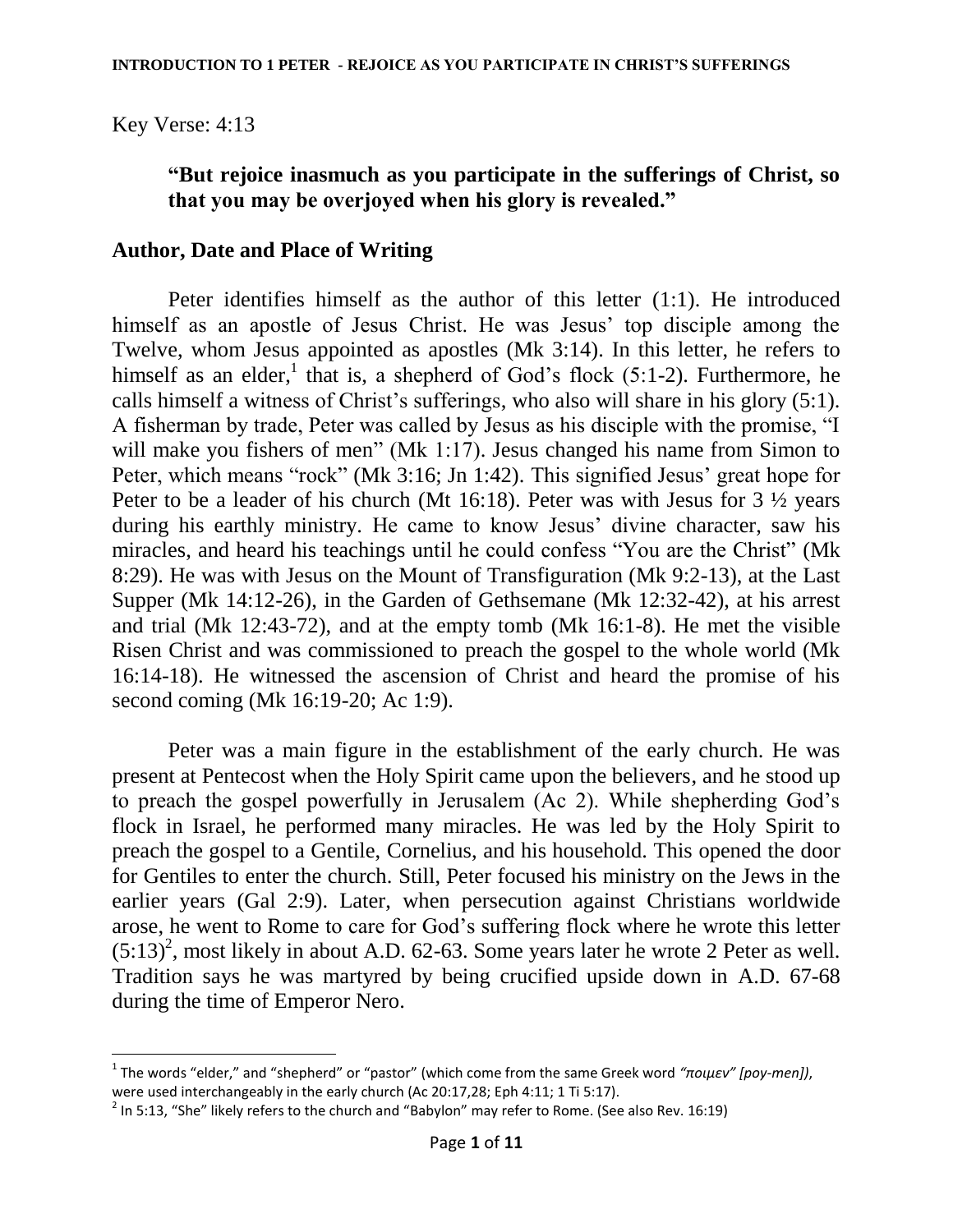Peter mentions in this letter "Mark my son" (1 Pe 5:13). This refers to the gospel writer Mark, whose gospel reflects Peter"s eye witness account. The fact that Peter was an apostle of Christ, an elder, and an eye-witness of Christ"s suffering and glory establish the authority and authenticity of his letter.

### **Recipients**

Peter is writing to "God's elect, exiles scattered throughout the provinces of Pontus, Galatia, Cappadocia, Asia and Bithynia" (1:1; see map). These were Gentile areas. In his letter, Peter does not distinguish between Jews and Gentiles as Paul does. But the references to "those who are not God"s people" becoming "his people," and to "doing what pagans choose to do" (1:14,18; 2:10; 4:3) indicates that his audience was primarily Gentile. At the time of Pentecost, when the Holy Spirit came upon the believers, people from Cappadocia, Pontus, Asia, and Rome (both Jews and converts to Judaism) were present (Ac 2:9-11). They heard the gospel message from Peter and carried it back to their homeland.

Peter also calls his audience "foreigners and exiles" (1:17; 2:11). Spiritually speaking, this refers to the heavenly citizenship of Christians, whose home is not in this world. However, Peter may literally refer to Jews who had migrated. After Stephen"s martyrdom, persecution broke out against the church in Jerusalem. Believers were scattered, first to Judea and Samaria, and later they preached the gospel when they traveled to Phoenicia, Cyprus and Antioch (Ac 8:1,4; 11:19-21). Antioch became a missionary-sending church (11:26; 13:2-14:26). In this way some Jewish believers had come to be scattered throughout Asia.

Galatia and Asia, mentioned by Peter, were visited by Paul during his missionary journeys. As Paul had preached the gospel, churches were planted in the Galatian cities of Pisidian Antioch, Iconium, Lystra, and Derbe, as well as in the Asian cities of Colossae, Laodicea, Hierapolis, and Ephesus. It is likely that Peter's letter would have circulated among these churches as well.

### **Historical Background**

Since Jesus" death and resurrection, the gospel had spread around the Greco-Roman world for about 30 years. The book of Acts reveals that as the rays of gospel light began to shine into the darkness of the world, some people responded with faith and received eternal life, while others rejected the gospel and began to persecute believers. Persecution came from Jews who viewed the gospel as a threat to their religious system, which undermined their law and the temple worship (Ac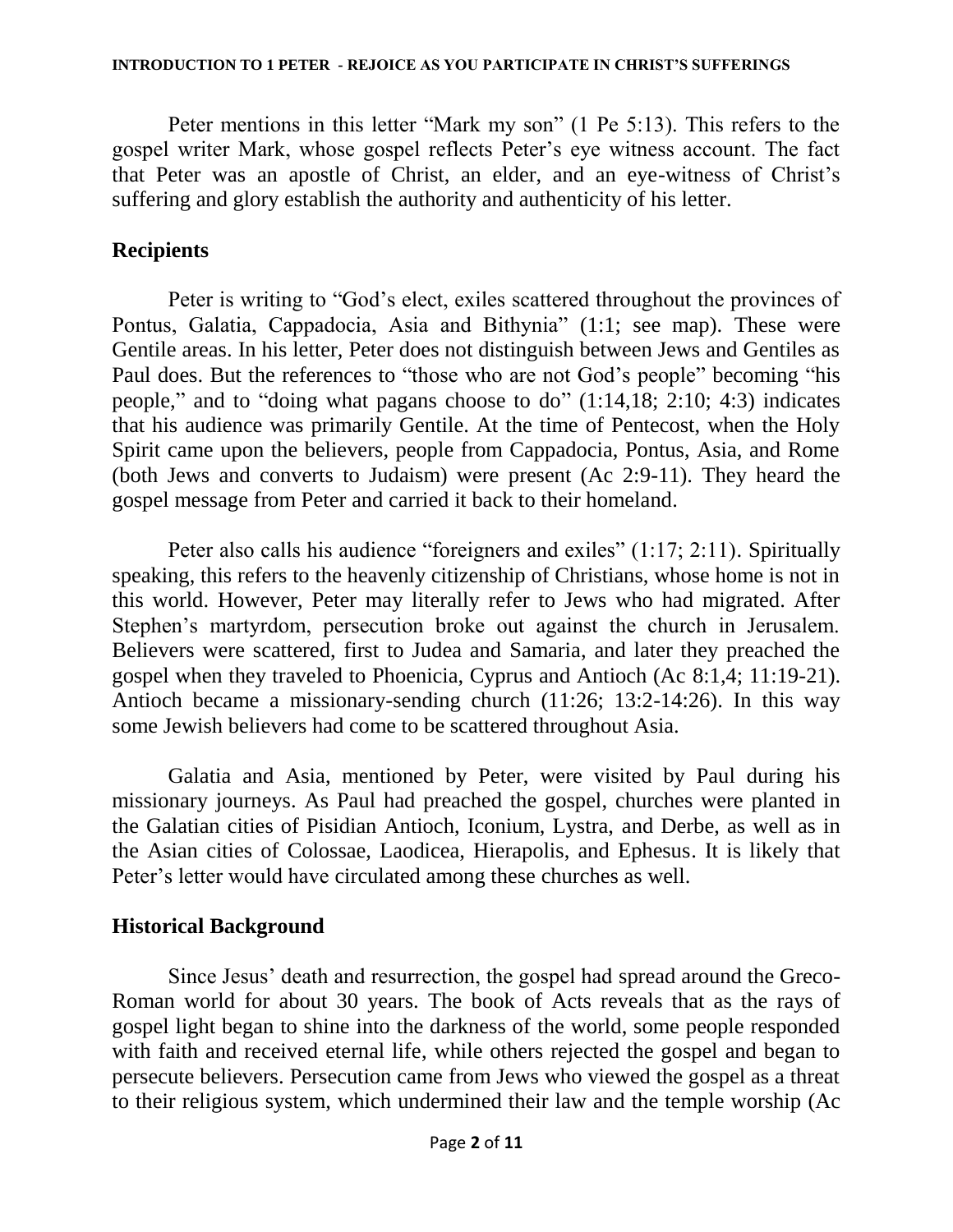5:17-18; 6:9; 8:1; 13:48-52; 14:19; 18:28; 21:27-28). It also came from Gentiles whose lifestyle, value system, religious beliefs and philosophies—which promoted idolatry, immorality and love of money—were challenged by the gospel (Ac 16:19-21; 17:32; 19:23-31; 24:26). When Peter wrote this letter, even though there was no official, empire-wide persecution of Christians—like that which arose under Nero (A.D. 54-68), Domitian (A.D. 81-96), and Trajan (A.D. 98-117)—local persecution was common. Generally, the atmosphere was hostile to Christians (5:9; 2 Ti 3:12). Christians were rejected, marginalized, insulted, verbally abused, and even beaten (2:4,7,20-21; 4:4,14). They faced all kinds of trials and fiery ordeals  $(1:6; 4:12).$ 

# **Purpose of Writing**

Peter, as a shepherd, encouraged scattered believers—suffering all kinds of trials—in many ways: To have a living hope in the kingdom of God (1:3-4); To find the meaning of their sufferings and rejoice (1:6-9); To live a holy life, not conform to evil desires  $(1:14-16)$ ; To crave pure spiritual milk so that they may grow up in their salvation (2:2); To come to Jesus, the living Stone, so that they become living stones being built up as a spiritual house (2:5); To know their identity as a chosen people, a royal priesthood, a holy nation, and God's special possession so that they may declare the praises of him who called them out of darkness into his wonderful light (2:9); To suffer for doing good, following the example of Christ (2:12,19-25; 3:13-14,17-18); To set apart Christ as Lord in their hearts and to always be ready to answer those who asked about their hope (3:15); To rejoice to participate in the sufferings of Christ (4:13); To be shepherds of God's flock (5:2); To be alert and sober-minded, and to stand firm in the faith (4:4; 5:8-9). Though Peter said many things, his main point was for them to rejoice inasmuch as they participated in Christ's sufferings in the midst of their trials.

# **Characteristics**

The work of the Triune God: Peter expresses the work of the triune God in salvation (2): God the Father chooses his children according to his foreknowledge; the Spirit sanctifies believers; Jesus Christ saves them by his blood and becomes Lord, the one they obey.

The Names of Christ: The names of Christ used by Peter in this book are quite distinctive. Peter calls Jesus "the living Stone" (2:4) and "the cornerstone" (2:6-7) for those who trust him, and "a stone of stumbling" or "a rock of offense" (ESV 2:8) for those who disobey the message. This reflects Peter"s personal experience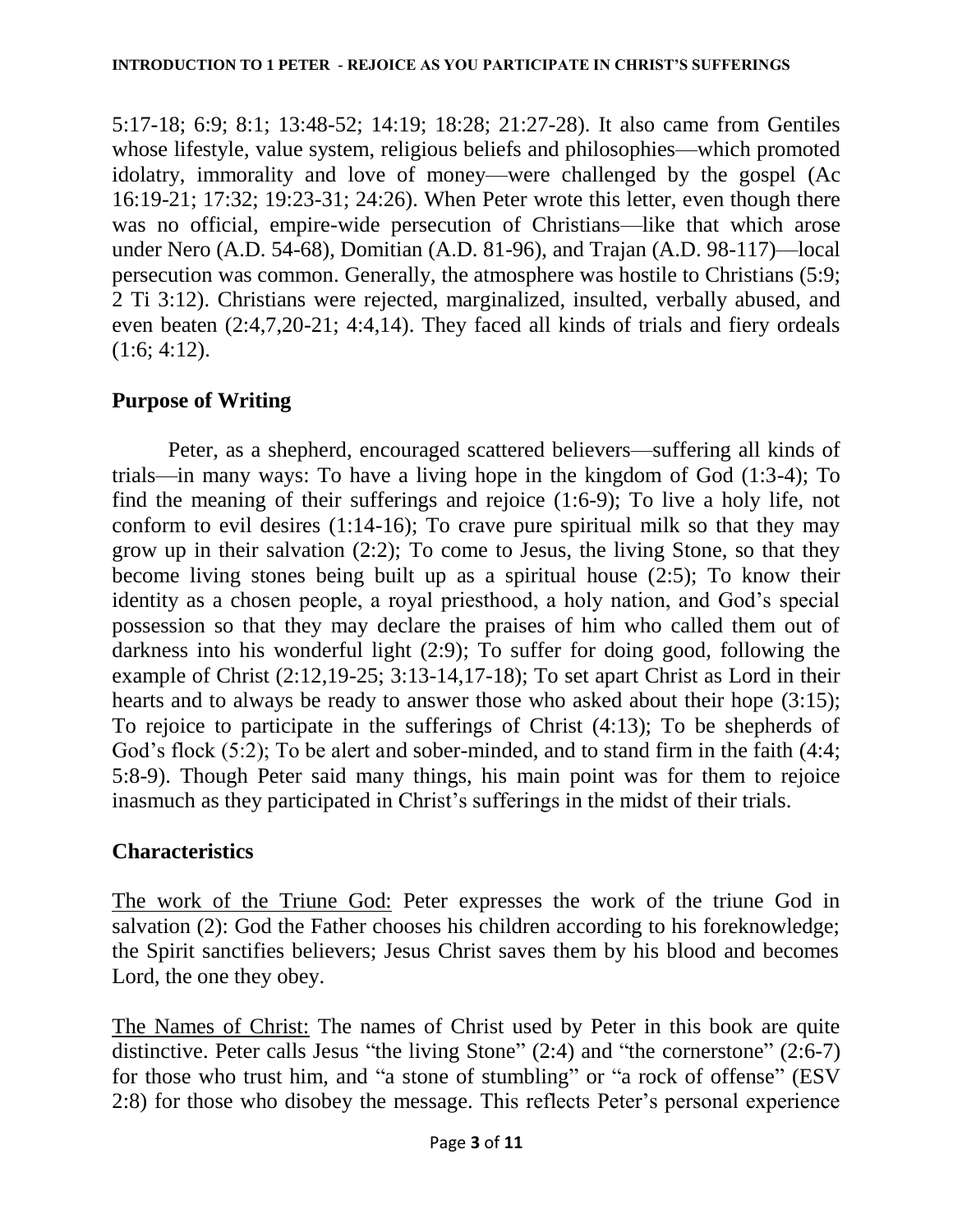#### **INTRODUCTION TO 1 PETER - REJOICE AS YOU PARTICIPATE IN CHRIST'S SUFFERINGS**

with Christ. When Jesus called him, he gave him the name "Cephas," or "Peter," which means "rock" (Jn 1:42). After Peter confessed Jesus to be the Messiah, Jesus told him, "You are Peter and on this rock I will build my church" (Mt 16:18). Peter was present when Jesus identified himself with the cornerstone of Scripture (Mk 12:10-11). Jesus" name "the living Stone" is especially unique, which implies that Jesus is the firm foundation of God"s house; he is immovable but full of life.

Peter also calls Jesus the Shepherd and Overseer (2:25), and the Chief Shepherd (5:4). Peter was shepherded by Jesus for  $3\frac{1}{2}$  years. He heard Jesus say, "I am the good shepherd" (Jn 10:11), and witnessed Jesus" life-giving service for God"s flock who were like sheep without a shepherd (Mk 6:34). After his resurrection, Jesus visited his disciples and asked Peter, "Do you love me?" Then Jesus said to him, "Feed my lambs…take care of my sheep…feed my sheep" (Jn 21:15-17). Jesus urged Peter to be a shepherd following his footsteps (Jn 21:19).

The Identity of Believers: Peter identified believers as God's elect, chosen people, a royal priesthood, a holy nation, and God"s special possession (1:1; 2:9). He borrowed these terms from the Old Testament, particularly Exodus 19:5-6. He saw the believers as the people of God (2:10). They were chosen by God through the sanctifying work of the Holy Spirit and redeemed by Jesus' blood  $(1:2,18)$ . It was not on the basis of human descent or human effort or human decision; but they were born of God through his living and enduring word (Jn 1:13; 1 Pe 1:23). The people of God are not defined in terms of nationality, race, social status or any other human distinctive, but by faith in Jesus (Gal 3:28). Their identity is in the person of Jesus Christ; it is not political or geographical, but spiritual in nature. In calling them a royal priesthood, Peter relates their identity to their mission. Their mission is to offer spiritual sacrifices acceptable to God, to declare his praises to those living in darkness, and to share the hope of the gospel with the whole world (2:5,9; 3:15). In emphasizing their spiritual identity, Peter encourages them to not shrink back in the face of persecution, but to advance the gospel with confidence.

Peter also calls them "exiles"  $(1:1; 2:11)$  and "foreigners"  $(1:17; 2:11)$ . They had been driven by persecution out of their homelands and were living as strangers in foreign lands. Nevertheless, they did not conform to the lifestyle and value system of the world (4:4); they lived holy lives (1:15). Their hope was not in the world, but in God and his kingdom (1:3,21; 3:5,15), as exiles and foreigners.

A Living Hope: Peter praises God who has given believers a living hope through the resurrection of Jesus Christ from the dead (1:3). When they were scattered by persecution, they had lost many things in the world. They seemed to have no hope.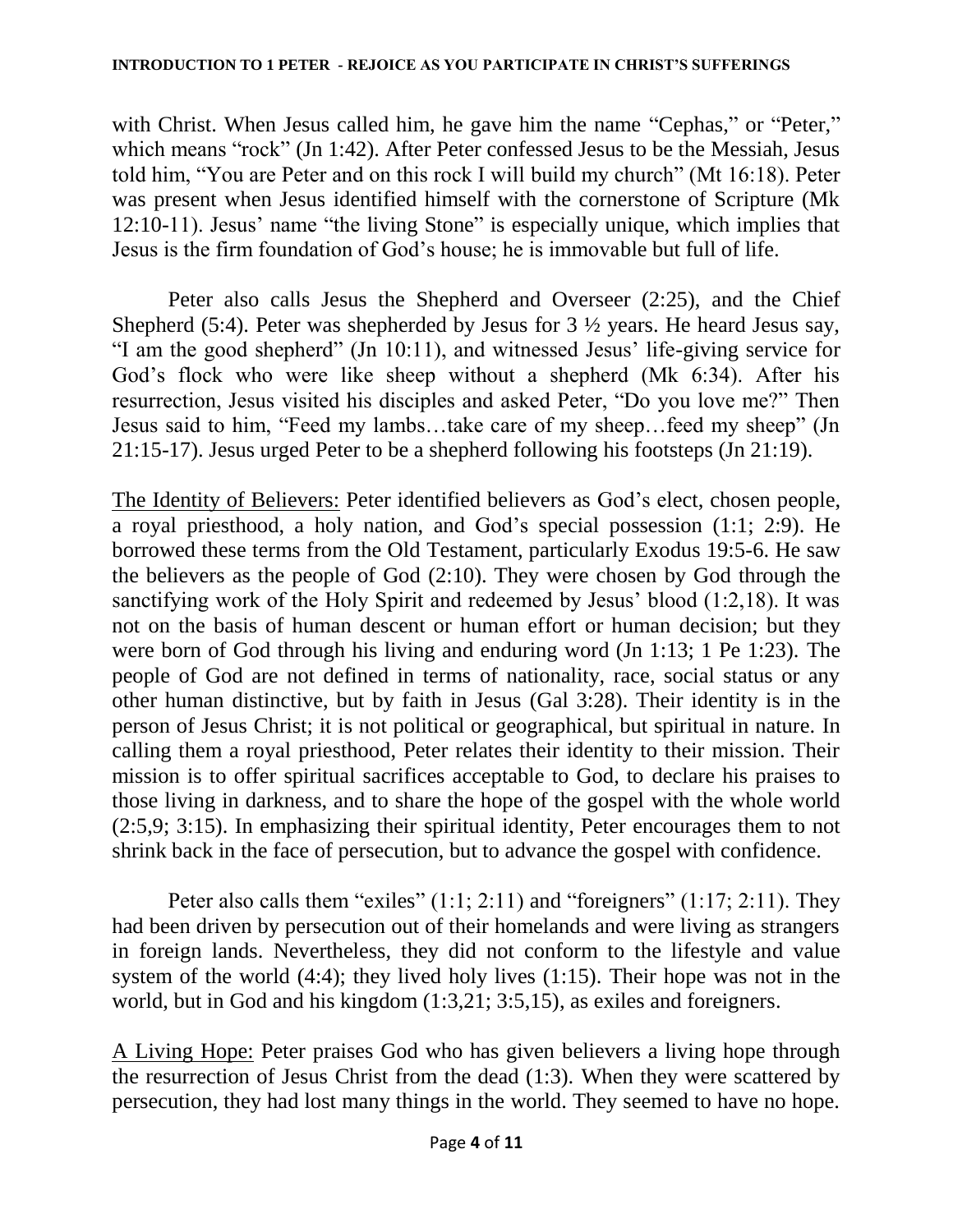#### **INTRODUCTION TO 1 PETER - REJOICE AS YOU PARTICIPATE IN CHRIST'S SUFFERINGS**

But Peter reminded them that they had a living hope in the kingdom of God. While the hopes in this world disappoint us because they are rooted in things that perish, spoil and fade, the living hope never disappoints us because it is everlasting. This hope enables us to persevere through all kinds of trials and to grow to be like Jesus. This hope encourages us to live a sacrificial life for his kingdom.

Be Holy: Peter emphasized that God's purpose of saving his people is to help them to grow in God's image and live a holy life in this world  $(1:15-16; 2:9)$ . He exhorts them to abstain from sinful desires which wage war against their souls (1:14; 2:11). The purpose of being holy is not only for their personal growth, but to glorify God among the pagans (2:12).

The Living and Enduring Word of God: Peter reminded them that they had been purified by obeying the truth (1:22). Then he encouraged them to love one another deeply from their hearts. He gave them the reason: "For you have been born again, not of perishable seed, but of imperishable, through the living and enduring word of God. For, "All people are like grass, and all their glory is like the flowers of the field; the grass withers and the flowers fall, but the word of the Lord endures forever" (1:23-25). The word of God not only gives new birth, it is also the source of spiritual growth. So Peter exhorted them: "Like newborn babies, crave pure spiritual milk, so that by it you may grow up in your salvation…" (2:2).

Doing Good versus Doing Evil: Peter repeats the words "doing good/right" or their equivalent, such as "good lives" "good deeds" "good behavior" many times in this letter (2:12[2],15,20; 3:11,13,16,17; 4:19). He also repeats "doing evil/wrong" many times (1:14; 2:12,14,16,20; 3:10,11,12,17; 4:2). Christians are called to live out their identity by doing good. A Christian"s moral and ethical standard and conduct should be evident to all, and a testimony to the world. Often, however, doing good brings about suffering. Peter encourages them to suffer for doing good, not evil (2:19-20; 3:17).

Suffering and Glory: Peter repeated the word "suffering" or a variation of it 18 times (1:6,11; 2:19,20,21,23; 3:14,17,18; 4:1,1,13,15,16,19; 5:1,9,10) and the word "glory" or a variation of it 11 times (1:7,8,11,21,24; 4:11,13,14; 5:1,4,10). This is indeed a theme of his letter. Peter helped believers find the meaning of their suffering: it proves the genuineness of their faith, which results in praise, glory and honor when Jesus Christ is revealed (1:7). Furthermore, through suffering they can grow in knowing Christ by following his example and becoming more like him (2:21; 4:1,13). Peter reminded believers that Christ suffered for them to bring them salvation  $(2:24; 3:18)$ . Also, he encouraged them to participate in Christ's suffering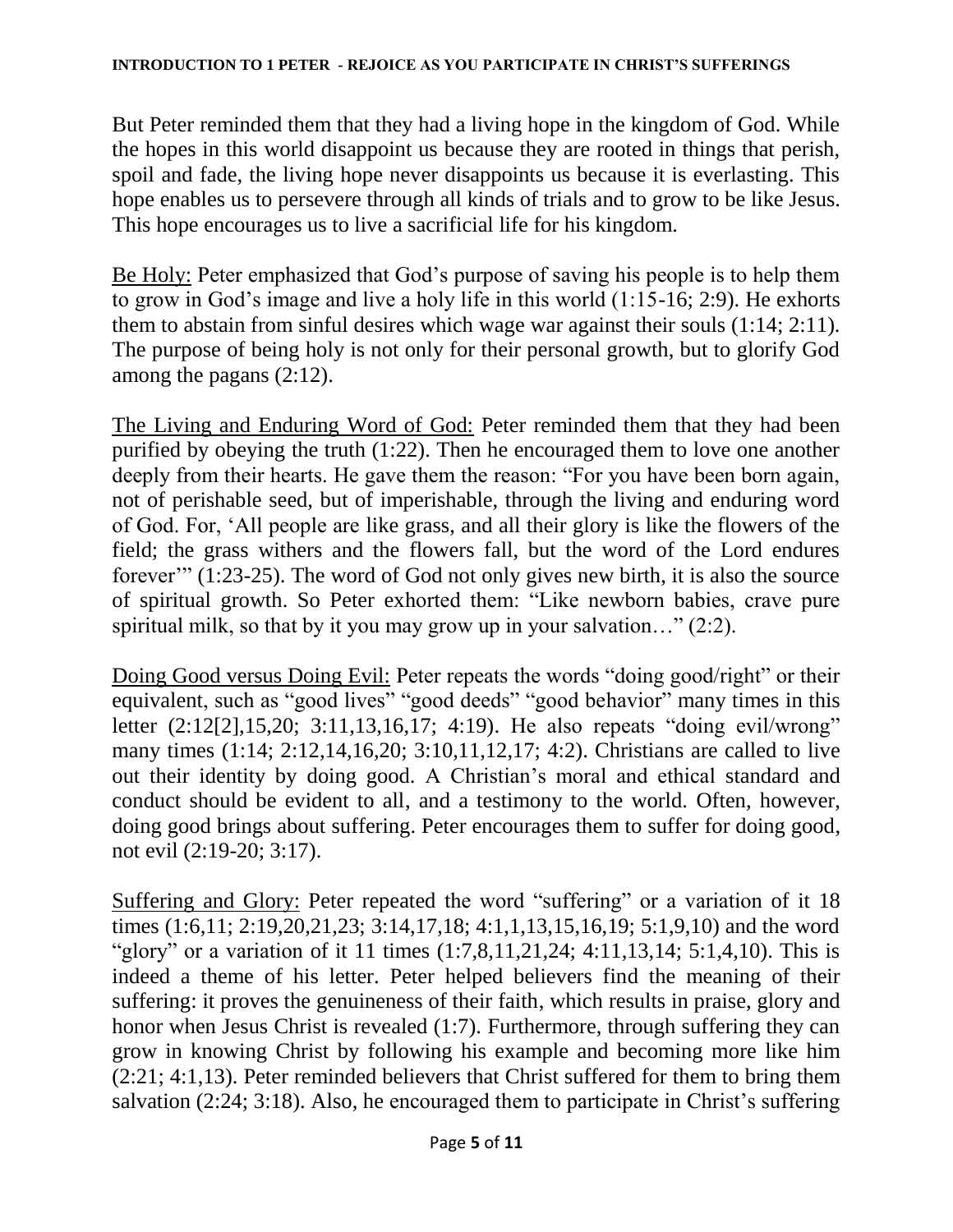more positively by rejoicing in it (4:13). And he encouraged them to suffer for doing good (3:17), to suffer as Christians (4:16), and to suffer according to the will of God (4:19). Then the Spirit of glory and of God will rest on them (4:14b).

Submission: When Christians were suffering from all kinds of trials it was easy for them to become bitter and rebellious toward society. They were tempted to become fearful and withdraw to live in separation from the world. They were also vulnerable to spiritual elitism when they heard the words "a chosen people, a royal priesthood, a holy nation and God"s special possession." So there was a danger for them to ignore human authorities. But Peter exhorted them to submit themselves for the Lord"s sake to every human authority—in society, at home and in the church (2:13,18; 3:1; 5:5). Peter gave reasons for this, among which are: it glorifies God  $(2:12)$ , it is God's will  $(2:15)$ , it is commendable before God  $(2:19,20b)$ , it is following Jesus' footsteps  $(2:21)$ , it is the way to win over unbelievers  $(3:1)$ , and it is the way to obtain God's favor (5:5).

Teachings to Wives and Husbands: Peter"s teaching is unique in that he deals with believing wives being married to unbelieving husbands (3:1). He encouraged them to win their husbands over through submission—not with words, but by their inner beauty which comes from obedience to God (3:2-6). Peter also called on believing husbands to be considerate as they live with their wives, and to treat them with respect as weaker partners and as heirs of the gracious gift of life so that nothing will hinder their prayers  $(3:7)$ .

Be Ready to Explain Your Hope: In 3:15 Peter urged believers to always be prepared to give an answer to anyone who asked them to give the reason for the hope that they had in Christ. Living a good life in the midst of persecution was not enough; they needed to be ready to give a clear reason for their hope so that unbelievers may be won over to Christ. This has become the inspiration for Christian apologetics.

Exhortation to Elders and Young People: Peter appealed to the elders to be shepherds of God's flock willingly, not just as a duty  $(5:1-2)$ . He urged them not to rule over God's flock, but to be examples to them (5:3). And he reminded them that they would receive a crown of glory when the Chief Shepherd appears (4). Peter encouraged younger people to be submissive to their elders with the humility befitting the children of God. He exhorted all believers to clothe themselves with humility toward one another, because God opposes the proud but shows favor to the humble  $(5:5-6)$ .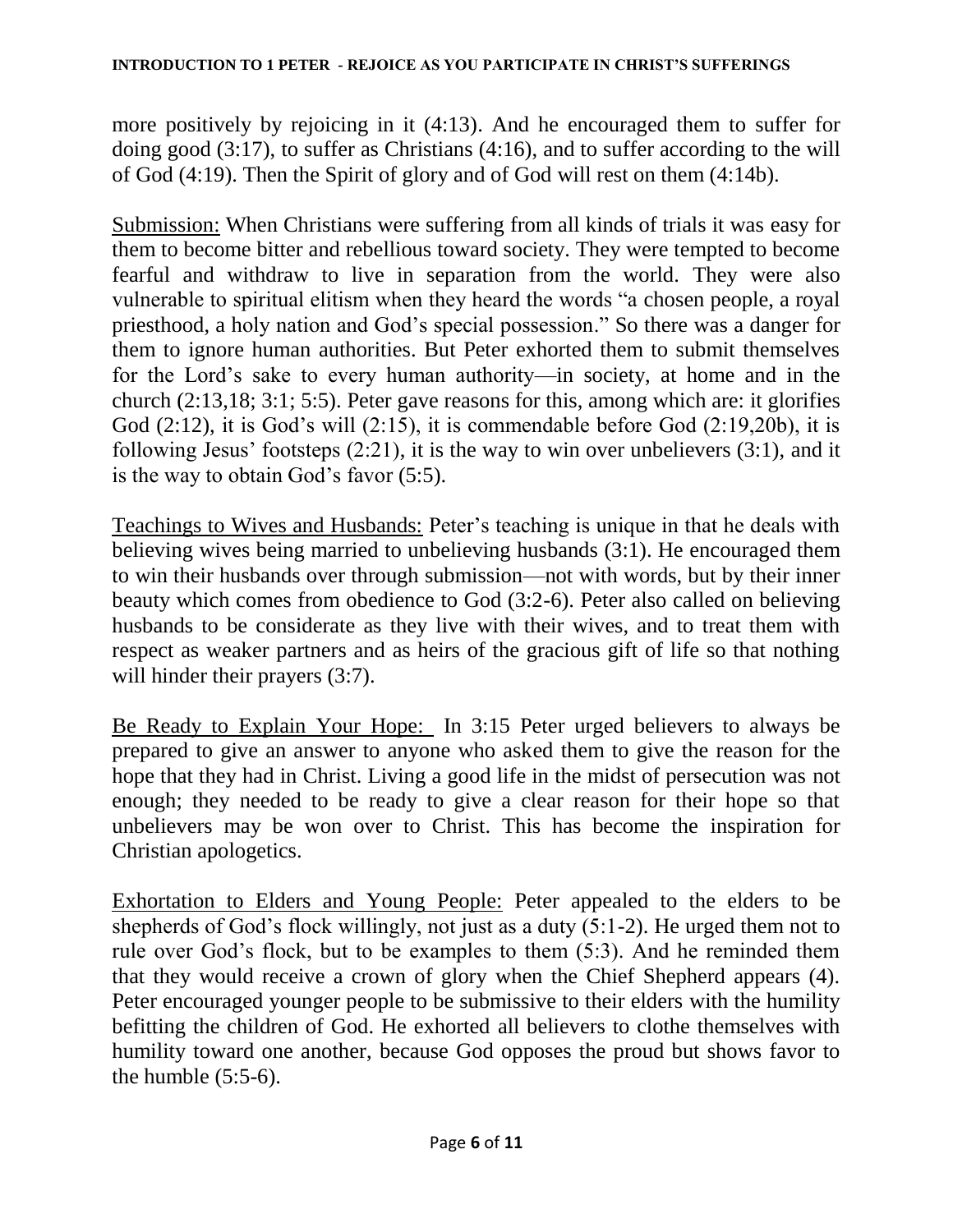### **Main Theme**

Peter encouraged scattered believers, who were suffering for the sake of Christ, to find the meaning: they were being refined in genuine faith and growing in the character of Christ (1:7,9; 2:21). Furthermore, he exhorted them to rejoice as they participated in the suffering of Christ, promising that they would be overjoyed when Christ's glory is revealed  $(4:13)$ . This exhortation amazes us when we remember what kind of person Peter had been. When Jesus first told the disciples that he must suffer, be rejected, killed, and rise again, Peter took Jesus aside and rebuked him (Mk 8:31-32). It was because his concept of the Messiah was contradictory, according to the prevalent idea of the time. People thought that the Messiah would remain forever without suffering and death, and establish an earthly Messianic kingdom like that of King David"s time (Jn 12:34; Ac 1:6). This idea was advocated by the teachers of the law based on the prophecy of Malachi (Mal 4:5-6). They taught that Elijah would come first and restore all things and then the Messiah would come in glory (Mk 9:11-12a). They overlooked the Scriptures that prophesied the Messiah would be a suffering servant who would die as a ransom for sinners and rise again (Ps 22, 69; Isa 53).

However, Jesus clearly taught the Biblical concept of the Messiah in its fullness. He repeatedly taught his disciples that he must suffer, die and rise again (Mk 8:31, 9:12, 9:31, 10:33-34). Jesus taught the Jewish leaders that though he was rejected by humans like a rejected stone, he was chosen by God as the cornerstone (Mk 12:10-11; Ps 118:22-23; 1 Pe 2:4-7). After Jesus had risen from the dead, he continued to teach his disciples that the Messiah had to suffer and then enter his glory, as foretold by Moses and the prophets (Lk 24:26).

Even though Jesus taught the necessity of the Messiah's suffering and death in order to enter his glory, Peter resisted Jesus' teaching. Nevertheless, Jesus did not give up on Peter or compromise with him. At the Last Supper, Jesus washed Peter's dirty feet and foretold his denial (Jn 13:4-11,38). Jesus prayed for Peter that his faith may not fail, and encouraged him that after he turned back to Jesus, to strengthen his brothers (Lk 22:32). As Jesus foretold, Peter denied him three times during his passion. It was a complete failure as his disciple. Peter was humbled and broken, realizing that he was a terrible sinner. The Risen Jesus visited him and restored him with his unchanging love (Jn 21). Through this experience he could realize that Jesus bore his sins in his body on the cross; his wounds were healed so that he might die to sins and live for righteousness (1 Pe 2:24). At Pentecost, he was empowered by the Holy Spirit and delivered the gospel message: Jesus' suffering, death, resurrection, ascension and sovereign rule (Ac 2:22-35). He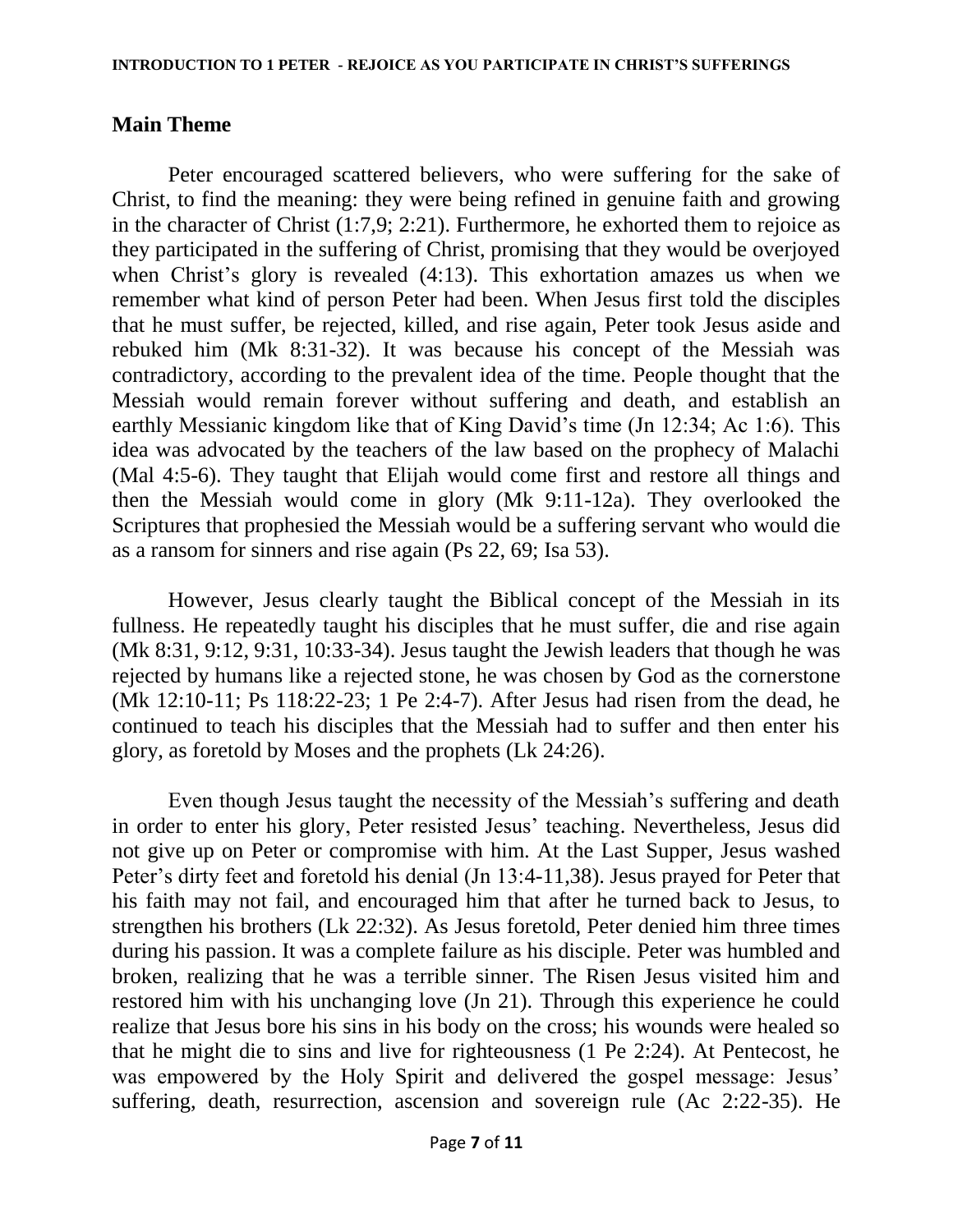declared: "God has made this Jesus, whom you crucified, both Lord and Messiah" (Ac 2:36). Upon hearing his message, 3,000 people repented and accepted Jesus as their Messiah, and were added to the church (Ac 2:41). In this way, Peter fully accepted Jesus as the Messiah who suffered, died, rose again and entered his glory. He himself followed Jesus' example and exhorted believers to rejoice inasmuch as they participated in Christ's suffering.

### **Purpose of our Study**

First, we want to learn to have a right view of suffering in Christ and to participate in it with joy, following Jesus' good example. Actually, nobody wants to suffer. When we hear the word "suffering" we tend to shrink back and try to avoid it as much as possible, thinking that suffering has no meaning and is even harmful. This makes people fearful and weak. However, anyone who lives a genuine life of faith in Christ will suffer at least to some degree (2 Ti 3:12). Peter teaches us that it is a meaningful part of our Christian life. Through suffering, Jesus wants us to grow in his likeness. Injustice, insults, persecution and misunderstanding are part of this process. Furthermore, suffering refines us so that we may have true hope in God"s kingdom. God uses it for our good and for his salvation purpose. When we realize this, we can have a right attitude toward suffering. We can rejoice as we participate in the suffering of Christ, for we will also share in his glory.

Second, we want to learn our clear identity as God's chosen people and a royal priesthood (2:9). Having this clear identity helps us to stand firm and not shrink back from persecution or trial. Rather, we can declare the praises of him who called us out of darkness into his wonderful light. We can share the reason for our hope with everyone who asks, and be used effectively to advance the kingdom of God (3:15).

# **Outline**

- I. Greetings  $(1:1-2)$
- II. Living Hope (1:3-12)
	- A. Praise God for what he has done for us (1:3-5)
	- B. The meaning of suffering in Jesus (1:6-9)
	- C. The prophets foretold the sufferings and glory of the Messiah (1:10-12)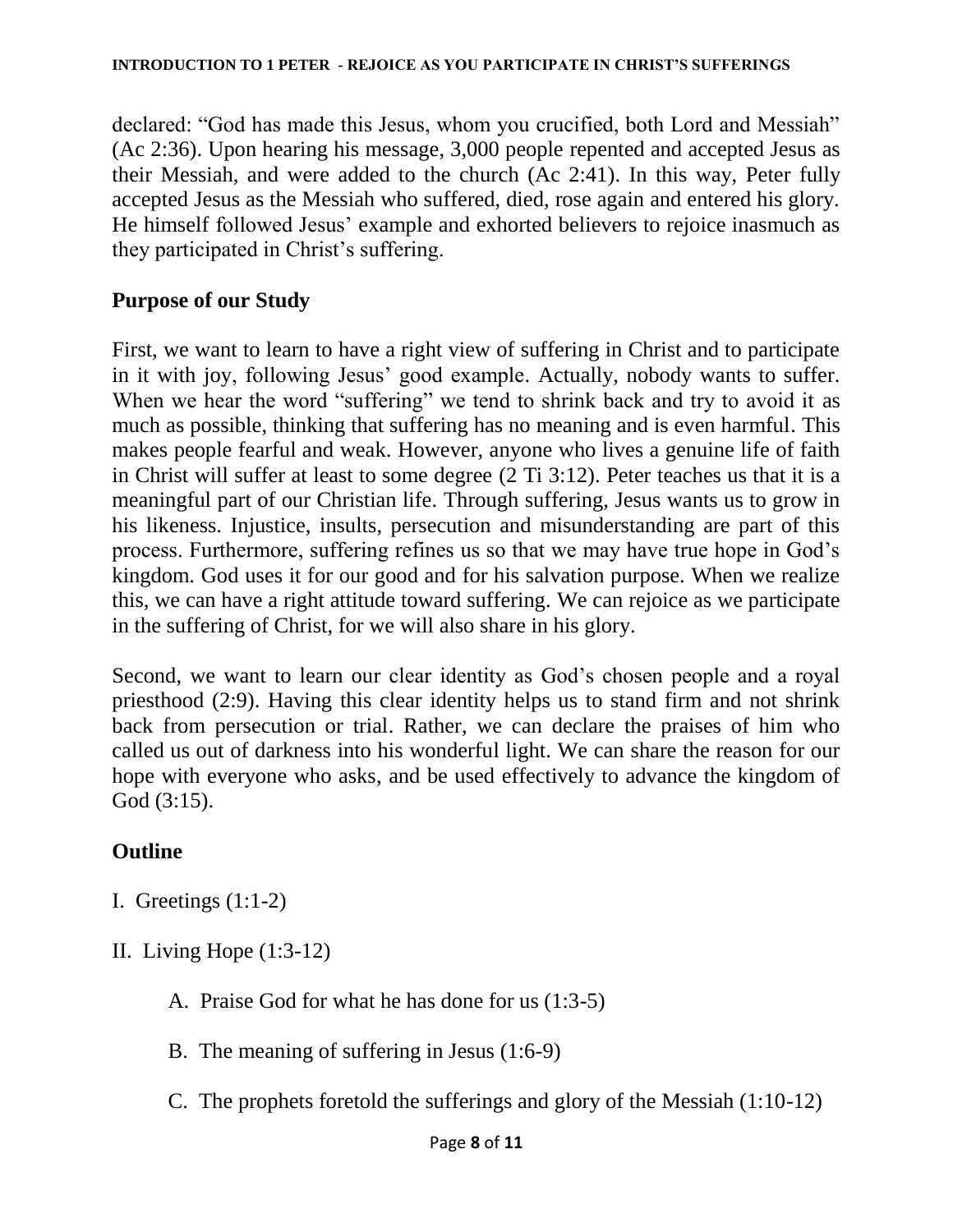III. Be holy (1:13-2:3)

- A. Be holy because God is holy (1:13-16)
- B. Live as foreigners in reverent fear (1:17-21)
- C. Love one another deeply (1:22-25)
- D. Crave pure spiritual milk  $(2:1-3)$
- IV. A royal priesthood (2:4-12)
	- A. Jesus, the living Stone (2:4-8)
	- B. A new identity (2:9-10)
	- C. Live good lives among the pagans (2:11-12)
- V. Submit yourselves for the Lord"s sake (2:13-3:7)
	- A. Submit to human authorities (2:13-17)
	- B. Slaves submit to masters (2:18-20)
	- C. Christ"s suffering as an example and for our salvation (2:21-25)
	- D. Relationship between wives and husbands (3:1-7)
- VI. Suffering for doing good (3:8-22)
	- A. Repay evil with blessing (3:8-12)
	- B. Ready to give an answer for the reason of our hope (3:13-16)
	- C. Christ's example of suffering for doing good and victory  $(3:17-22)$
- VII. Arm yourselves with Christ"s attitude (mindset) (4:1-19)
	- A. Live for the will of God (4:1-6)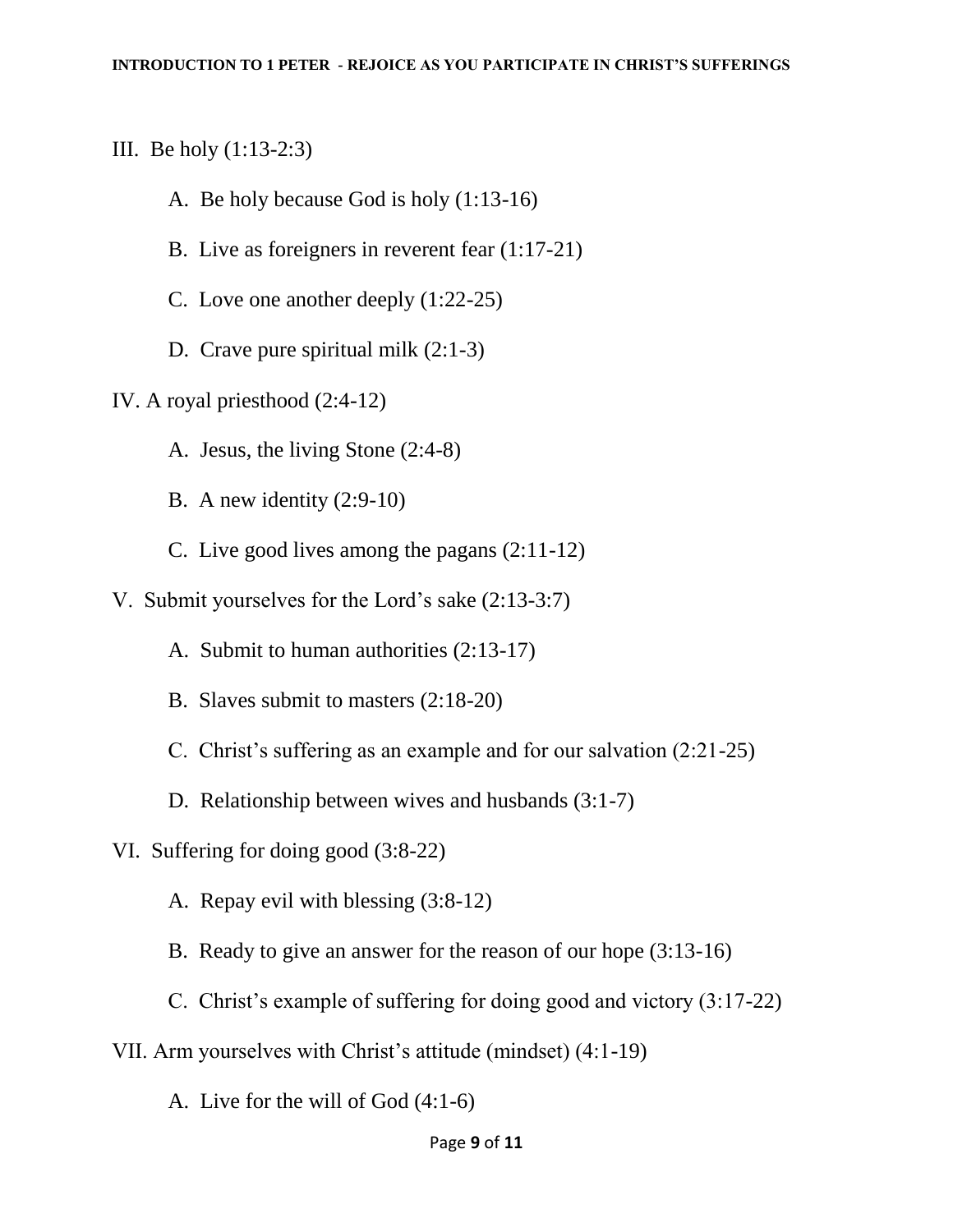B. The end is near (4:7-11)

C. Rejoice to participate in Christ's suffering (4:12-19)

- VIII. Be shepherds of God"s flock (5:1-11)
	- A. Instructions to the Elders and the young (5:1-5a)
	- B. General instructions (5:5b-11)
- IX. Final Greetings (5:12-14)